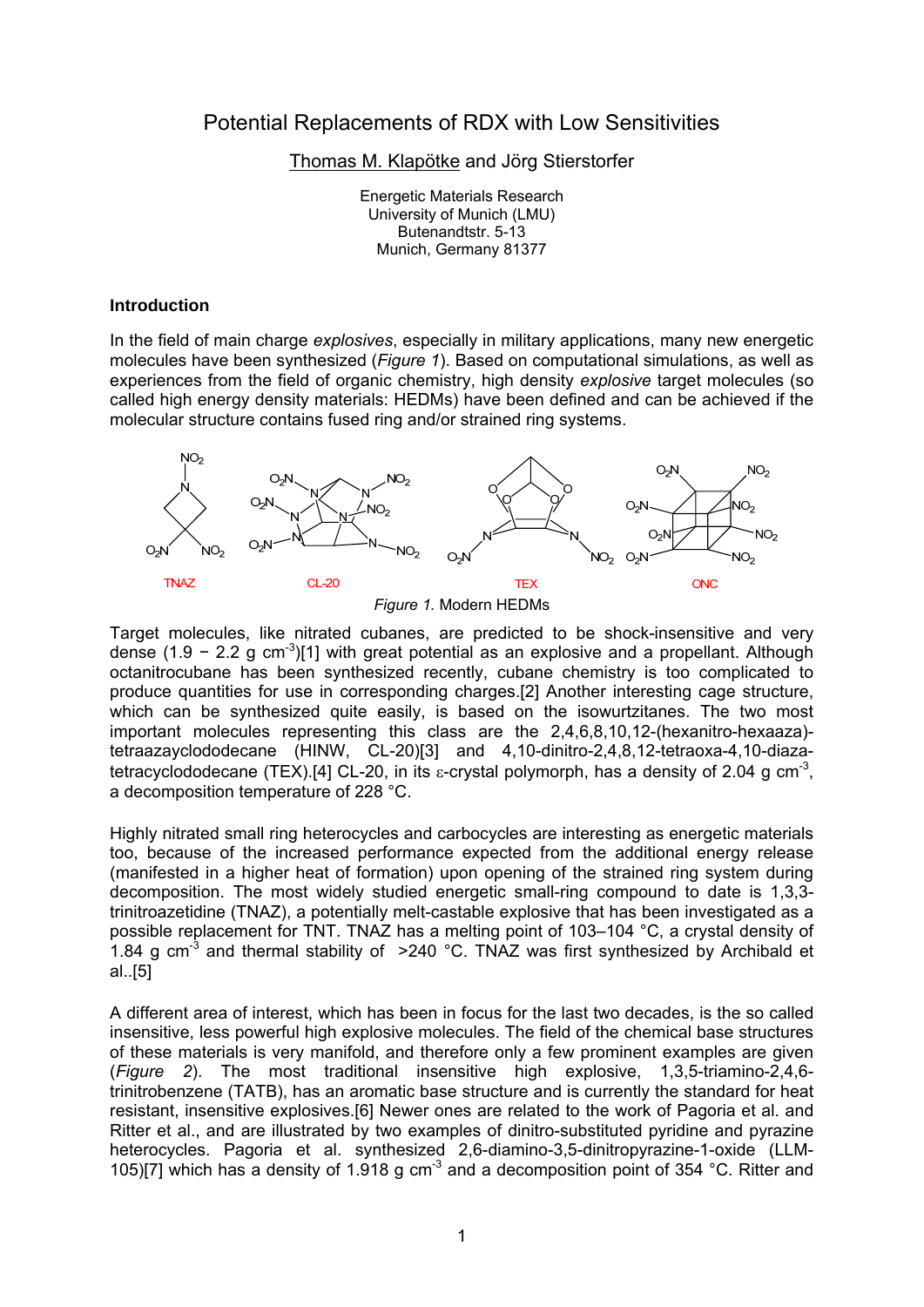Lichter reported the synthesis of 2,6-diamino-3,5-dinitropyridine-1-oxide (ANPyO) with a density of 1.878 g cm<sup>-3</sup> and an mp of  $>340$  °C (dec.).[8] 3-Nitro-1,2,4-triazole-5-one (NTO), easily synthesized in two steps,[9] is used in many new high explosive applications, especially in combination with RDX, designed to be less sensitive.[10] One of the most promising new insensitive explosive is the recently reported 1,1-diamino-2,2-dinitroethylene  $(FOX-7)$  with a density of 1.885 g cm<sup>-3</sup>.



### **Results and Discussion**

In our continuous search of new insensitive energetic materials with high nitrogen and oxygen content for application as secondary explosives, several new or weakly described compounds were synthesized and investigated as replacements for RDX. The syntheses mostly were optimized with regard to their yield, purity and scale. All compounds were fully characterized, including X-ray structures, NMR, IR, and Raman spectroscopy as well as elemental analysis. In addition, the sensitivities towards impact, friction and electrostatic discharge were elucidated using standard BAM methods. The detonation parameters (e.g. detonation energy, detonation pressure, detonation velocity) were calculated using the EXPLO5 computer code, which applies on the solid state densities and calculated (CBS-4M) energies of formations. In strong collaboration with the ARL in Aberdeen proving ground, the thermal stabilities, long-term stabilities and compatibilities of the materials as well as incorporated in explosive mixtures were investigated.

In the following, different molecules are presented, which were investigated to replace hexogen. All performance parameters were calculated with the EXPLO5.03 computer code. The code is based on the chemical equilibrium, steady-state model of detonation. It uses the Becker-Kistiakowsky-Wilson's equation of state (BKW EOS) for gaseous detonation products and Cowan-Fickett's equation of state for solid carbon. The calculation of the equilibrium composition of the detonation products is done by applying the modified White, Johnson and Dantzig's free energy minimization technique. The program is designed to enable the calculation of detonation parameters at the CJ point. In comparison to Cheetah, the EXPLO5 code usually underestimates the detonation parameters such as detonation velocity or pressure. The impact and friction sensitivities were determined by BAM methods (1of 6). The temperatures of decompositiuon are given as DSC onset temperatures (heating rate 5° min- $<sup>1</sup>$ ). The densities were mostly determined by low-temperature single crystal X-ray diffraction,</sup> in two cases by gas-pycnometry.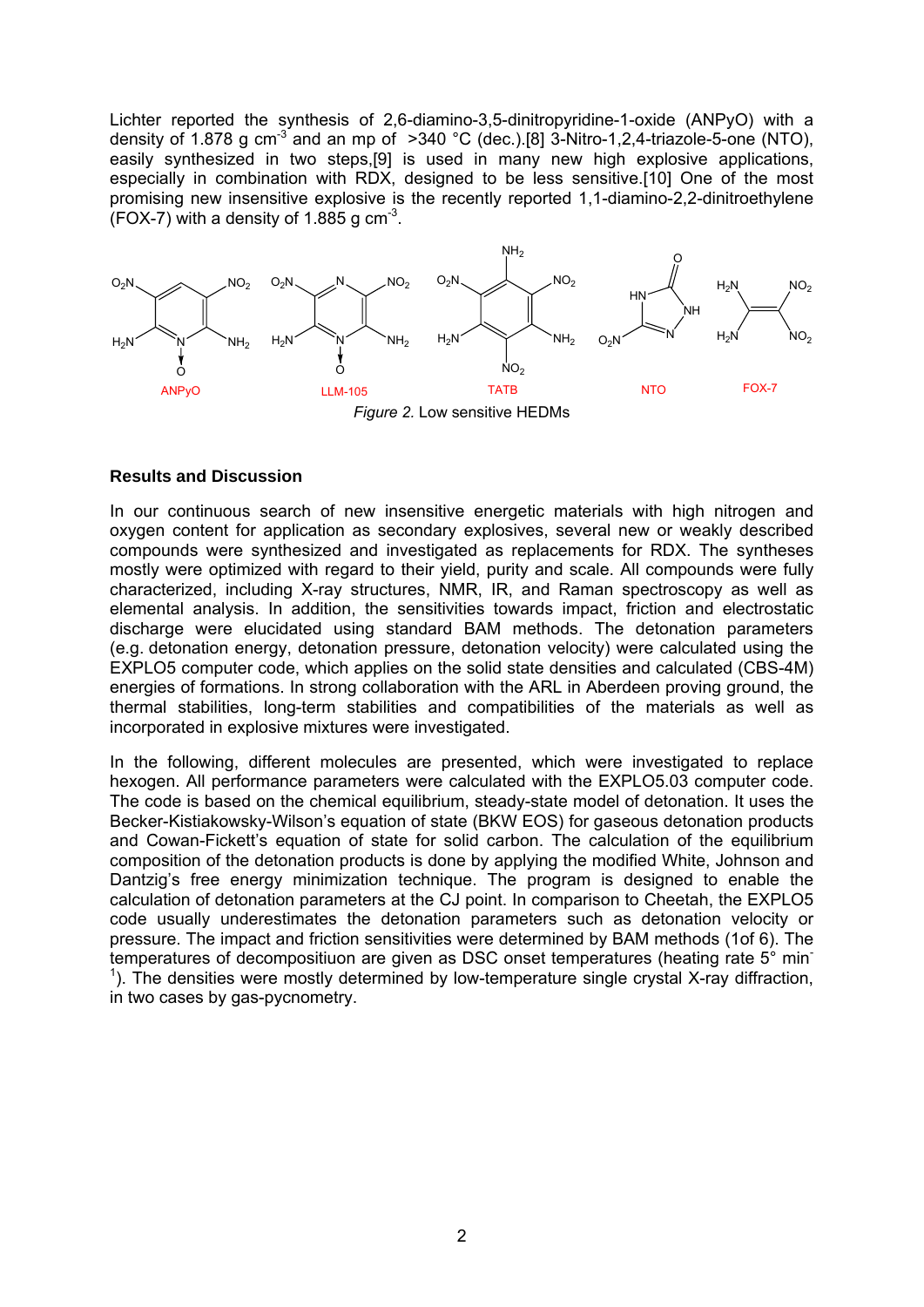

*Figure 3.* Presented low sensitive HEDMs: Ammonium dinitroguanidine (ADNQ), Amino-nitroguanidine (ANG), Diaminouronium nitrate (DAUNO<sub>3</sub>), Triaminoguanidinium dinitriminoazatriazolate  $\Gamma$ (TAG $\sim$ -DNAAT) and Diamino-oxadiazolium 5-aminotetrazolate (DAODH-AT).

|                                                                                                                                     | <b>RDX</b>     | <b>ADNQ</b>     | <b>ANG</b>   | DAUNO <sub>3</sub> | <b>DAODH-AT</b> | TAG <sub>2</sub> -DNAAT |
|-------------------------------------------------------------------------------------------------------------------------------------|----------------|-----------------|--------------|--------------------|-----------------|-------------------------|
| Formula                                                                                                                             | $C_3H_6N_6O_6$ | $CH_6N_6O_4$    | $CH_5N_5O_2$ | $CH7N5O4$          | $C_3H_7N_9O$    | $C_6H_{20}N_{24}O_4$    |
| $FWa / g mol-1$                                                                                                                     | 222.12         | 166.09          | 119.08       | 153.10             | 185.15          | 492.38                  |
| $IS^b/J$                                                                                                                            | 7              | 10 <sup>°</sup> | 20           | 9                  | >40             | >40                     |
| FS <sup>c</sup> /N                                                                                                                  | 120            | 252             | 144          | 288                | >360            | >360                    |
| ESD <sup>d</sup> /J                                                                                                                 | $0.1 - 0.2$    | 0.4             | 0.15         | 0.6                | 1.0             | 1.0                     |
| $N^e/$ %                                                                                                                            | 37.8           | 50.60           | 58.81        | 45.74              | 68.09           | 69.27                   |
| $\Omega^{\dagger}$ /%                                                                                                               | $-21.6$        | $-9.63$         | $-33.6$      | $-15.67$           | $-73.45$        | 58.49                   |
| $T_{\rm Dec.}$ <sup>g</sup> / °C                                                                                                    | 210            | 197             | 184          | 242                | 170             | 212                     |
| $\rho$ <sup>h</sup> /g cm <sup>-3</sup>                                                                                             | 1.80           | 1.735           | 1.767        | 1.782              | 1.76            | 1.70                    |
| $\Delta_f H_m^{\circ}$ <sup>i</sup> / kJ mol <sup>-1</sup>                                                                          | 70             | $-1.5$          | 77           | $-180$             | 680             | 260                     |
| $\Delta_f U^{\circ}$ <sup>j</sup> / kJ kg <sup>-1</sup>                                                                             | 417            | 81.0            | 770          | $-1048$            | 4034            | 2332                    |
| <b>EXPLO5 values:</b>                                                                                                               |                |                 |              |                    |                 |                         |
| $-\Delta_{Ex}U^{\circ k}$ / kJ kg <sup>-1</sup>                                                                                     | 6038           | 5193            | 4934         | 5014               | 4034            | 4681                    |
| $T_{det}$ <sup>1</sup> / K                                                                                                          | 4368           | 3828            | 3436         | 3480               | 3719            | 3213                    |
| $P_{CJ}$ <sup>m</sup> /kbar                                                                                                         | 341            | 327             | 323          | 317                | 348             | 300                     |
| $V_{Det.}$ <sup>n</sup> /m s <sup>-1</sup>                                                                                          | 8906           | 9066            | 8977         | 8829               | 9382            | 8890                    |
| $V_o$ <sup>q</sup> / L kg <sup>-1</sup>                                                                                             | 793            | 934             | 890          | 925                | 802             | 352                     |
| <sup>a</sup> formula weight; <sup>b</sup> impact sensitivity (BAM drophammer, method: 1 of 6); <sup>c</sup> impact sensitivity (BAM |                |                 |              |                    |                 |                         |

*Table 1* Energetic Properties and calculated detonation parameters.

friction tester, method: 1 of 6); <sup>d</sup> electrical spark sensitivity (OZM small scale electrical discharge device); <sup>e</sup> nitrogen content; <sup>f</sup> oxygen balance; <sup>g</sup> temperature of decomposition; <sup>h</sup> X-ray density; <sup>i</sup> heat of formation; <sup>j</sup> energy of formation; k energy of explosion; cxplosion temperature; m detonation pressure (Chapman-Jouguet); <sup>n</sup> detonation velocity; <sup>q'</sup>volume of explosion gases; determined by gaspycnometry.